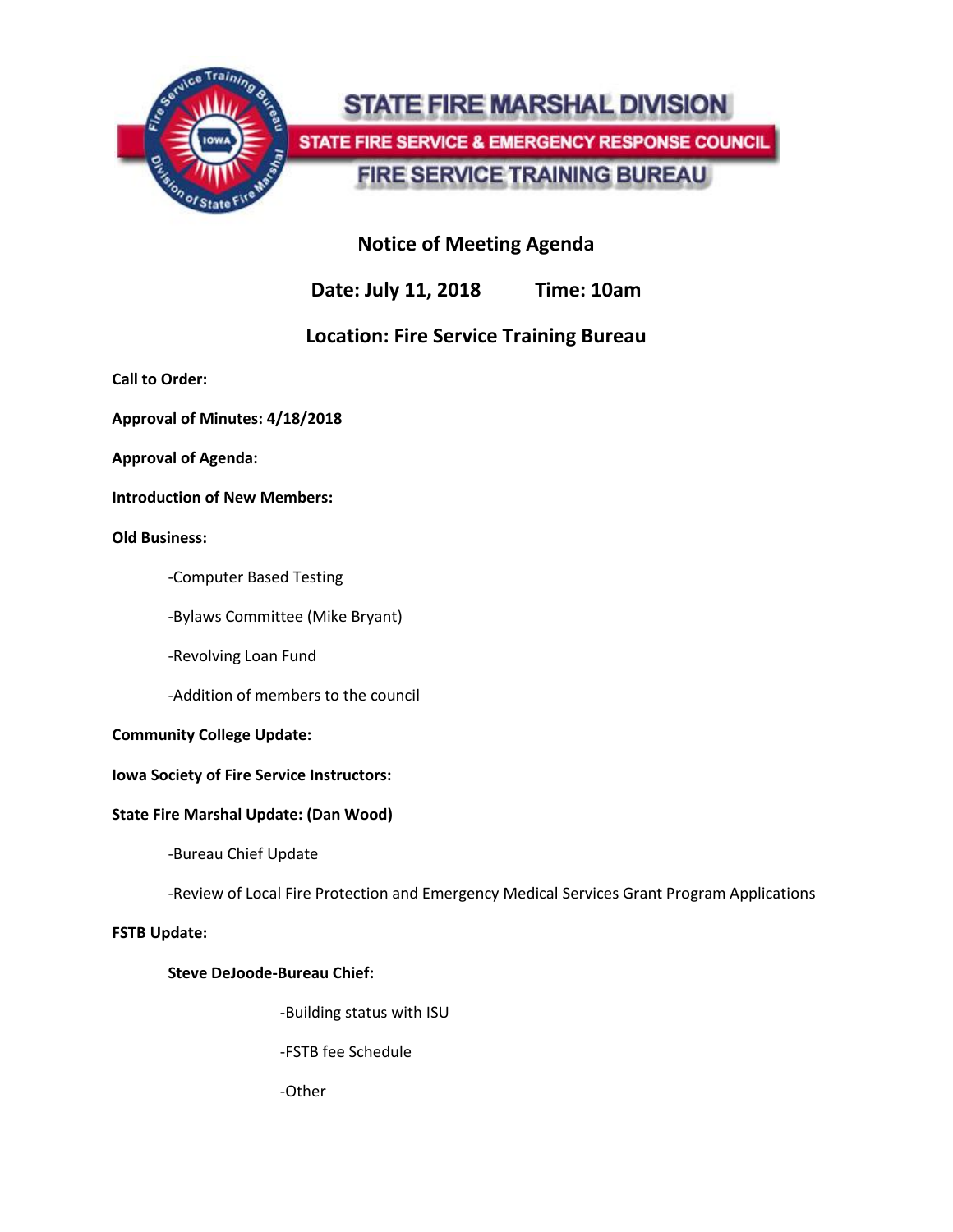

#### **Gary Howard- Certification Manager**

Testing:

-Written

-Practical Skills

-Update on training field staff

#### **Russ Grossman- Field Programs Coordinator**

-Prop maintenance costs

-Prop replacement value and schedule

-Update on Part time drivers for prop movement

#### **New Business:**

-FSTB Survey Results (DeJoode)

-Committee's: Establishment

-Business Model Taskforce Committee

-Committee's that need formed

**Other Business:**

**Council Member Comments:**

**Public Comments:**

**Adjournment:**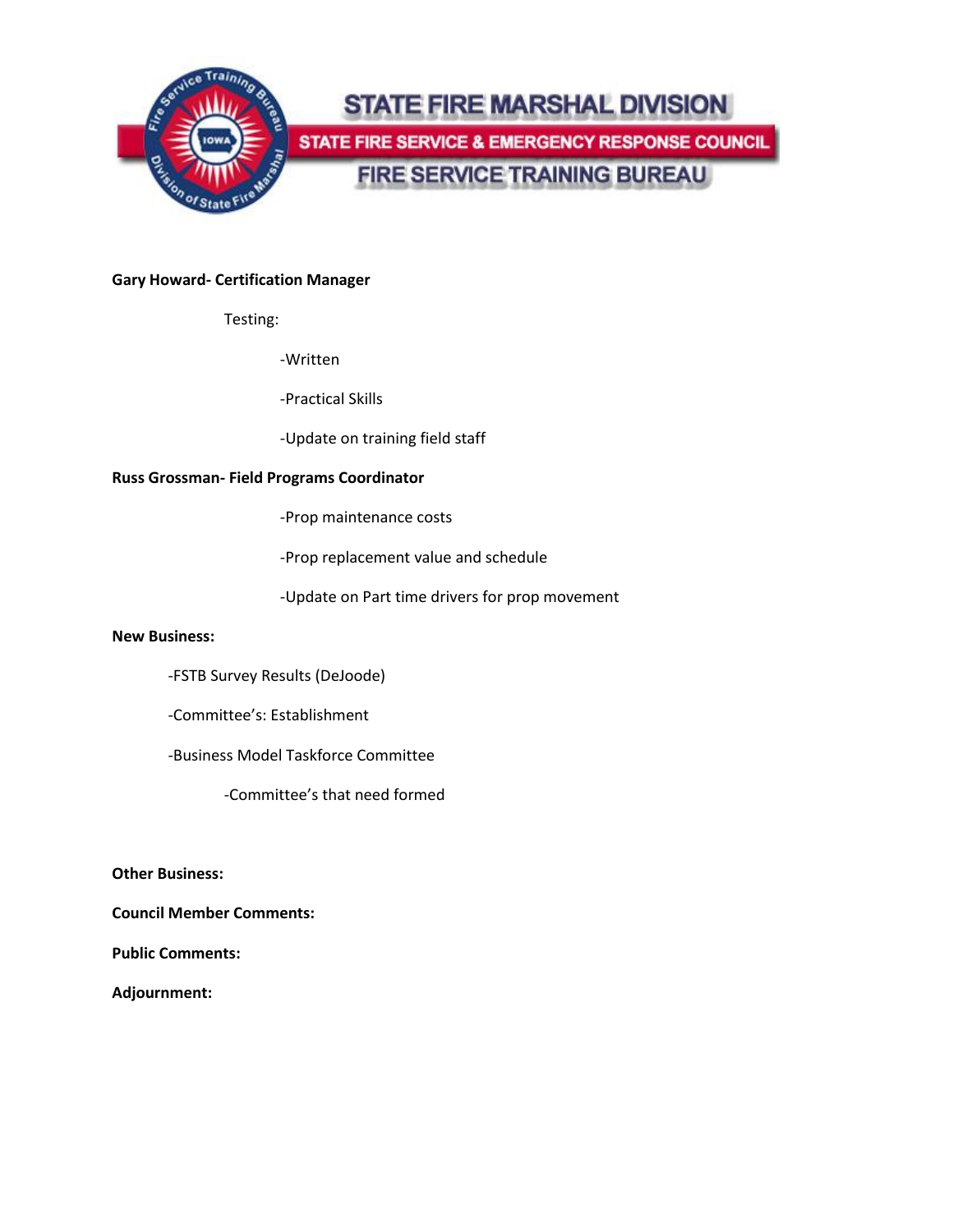## **Iowa Fire Service & Emergency Response Council**

## **Council Meeting Minutes:**

Wednesday, July 11, 2018 10:00am - 2:00pm Fire Service Training Bureau

## **Council Members Present**

Justin Adams, Chair - *IA Association of Professional Chiefs* Jeff Kling, Vice Chair - *Public member* Ellen Hagen - *IA Fire Chiefs Association*  Mike Bryant - *IA Association of Professional Firefighters* Ray Reynolds - *IA Association of Professional Fire Chiefs* Yolanda Koch - *IA Firefighters Association* Aaron Beemer - *IA Association of Professional Firefighters* Pam Kenkel - *Public member* Alicia Lidtke - *IA Firefighters Association* Deb Krebill - *IA Fire Chiefs Association*

## **State Fire Marshal and FSTB Staff Present**

Dan Wood - *State Fire Marshal* Steve DeJoode - *FSTB Bureau Chief* Jim Kenkel - *FSTB Special Programs Manager* Russ Grossman - *FSTB Field Programs Manager* Gary Howard - *FSTB Certification/Accreditation Program Manager*

## **Others Present**

Kim Fensterman - *Kirkwood Community College (speaker phone)*

## **Council Members Absent**

Thomas Craighton - *Emergency Medical Services* Joe Mullen - *Division of Labor, Iowa Workforce Development, Ex-Officio member*

## **Roll Call**

• Council Chair Adams called the meeting to order at 10:06 am.

## **Approval of previous meeting minutes**

• Motion to accept made by Krebill, seconded by Hagen. Motion carried.

## **Approval of Agenda**

• Motion to approve Agenda made by Hagen, seconded by Kenkel. Motion carried.

## **Introduction of new members**

Adams apologized on behalf of the Governor's Office for late notice approval and official proclamation of appointments to fill the 3 vacant positions. New members: Yolanda Koch, IA Firefighters Association; Ray Reynolds, IA Association of Professional Fire Chiefs; and Aaron Beemer, IA Association of Professional **Firefighters**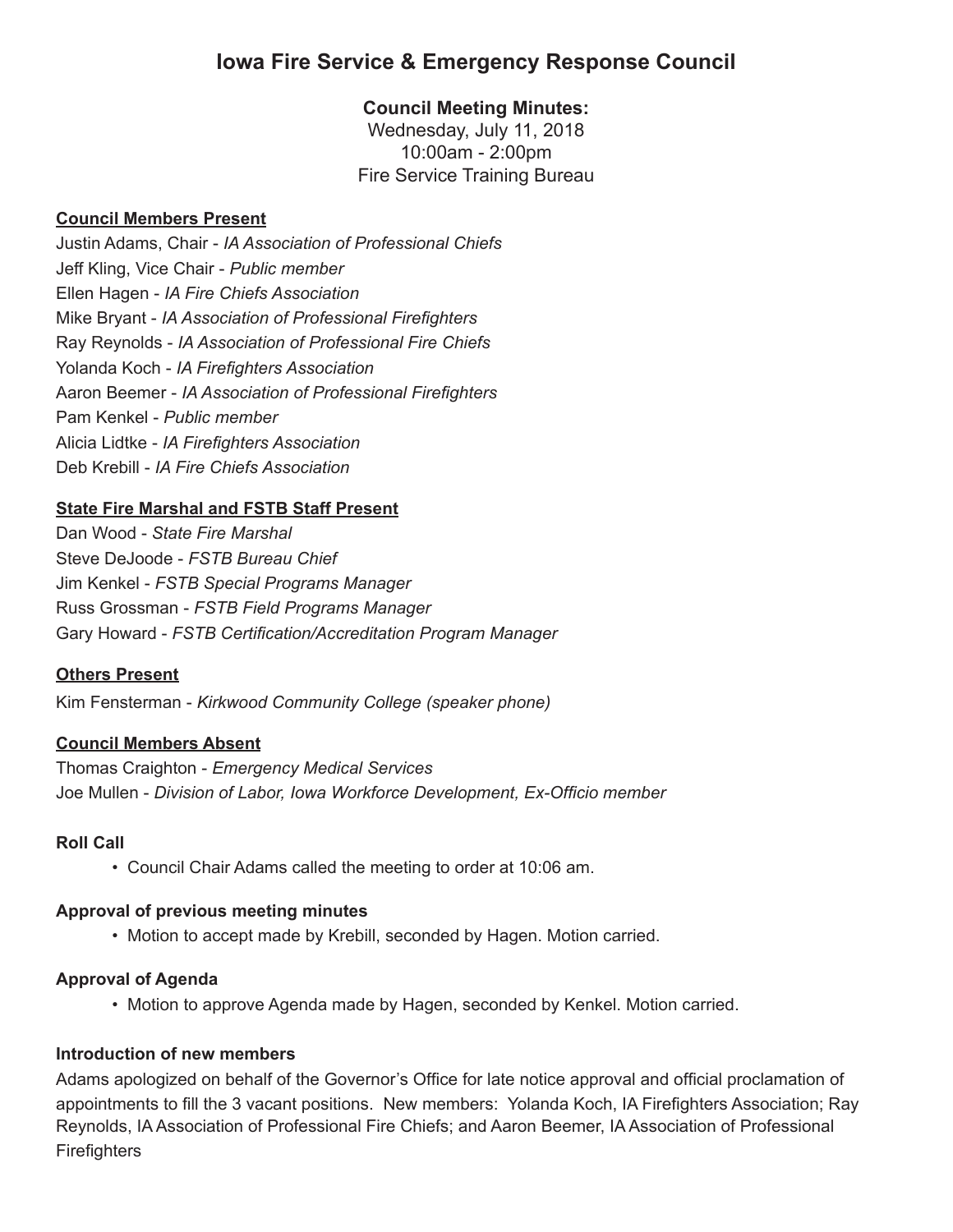## **OLD BUSINESS**

#### **Computer based testing update - Steve DeJoode**

- ISU Procurement currently working on the contract with the chosen vendor Media Defined/NetExam, which allows students to go to a computer lab in a local facility and sign in for online testing facilitated by an FSTB proctor. NetExam chosen for superior pricepoint and features.
- After contract signed, will work with NetExam to set up system to integrate with FSTB process.
- Justin Adams asked if the contract included sending tablets to departments. DeJoode explained that the tablets would not be the best fit logistically as it would run up the cost with shipping fees and the number of them would be needed and maintained.
- Kim Fensterman expressed a concern that the community colleges would not be happy about this, and they will want to charge for the use of the computer labs, etc. Proposed that it would be discussed at the next community college meeting.
- Ray Reynolds expressed concern about the "push-back" from the fire service about computer testing being the only way to test. Justin Adams cknowledged that there is an attempt to make testing accessible on the local level through libraries, schools, as well as community colleges. DeJoode said that paper testing would be allowed as a back-up, but certainly not encouraged.
- Anticipate computer based testing by the end of 2018, contingent on the planning and implementation. DeJoode explained that NetExam had the ability to move beyond computer-based testing, allowing LMS, blended learning and computer -based training, etc. Adams Suggested that he would like to include a feature that would allow Chiefs and Training Officers to validate certification. DeJoode ad knowledged thathe would make that happen.
- Ellen Hagen asked DeJoode why NetExam was selected over the others. DeJoode explained it was due to the low price-point and the many accessible features that could be utilized in the future.
- Adams questioned where the funding would come from? DeJoode suggested that the initial cost would be covered from the general admin and that it would be sustained through certification fees, etc. The goal is to use any available computer lab, still utilize proctors, and maintain the twelve student minimum per site. The payment for this service is still being negotiated but paying a certain fee per exam is looking like the preferred option.
- Mike Bryant questioned ability to handle multiple tests per site, and how reciprocity would work. Gary Howard explained that multiple test levels could be given at each location, and that there is a verification process established to recognize national certification by ProBoard and IFSAC. Adams questioned why retesting is required for reciprocity from other IFSAC accredited states. Ray Reynolds suggested that we look at changing that in the future. Adams requested that Gray Howard research and provide stats on how many people come to Iowa for FF1 certification per year.

#### **By-laws Committee report (Mike Bryant)**

• Mike Bryant reported that everything that is followed by the Council is in 100B except the issue of skyping, but by-laws can be written into the code. Dan Wood suggested that the Council not include by-laws as if made too specific it might limit the ability to Skype. Discussion: Since the by-laws are the same as the code then by-laws were to be kept new language would have to be added. Might be best just to remove them. Bryant offered motion to recind the by-laws, seconded, all ayes, motion carried.

#### **Revolving Loan Fund report**

• Received no applications. Suggestion to re-open the period and push out information about the loan. Hagen suggested that applicants from the last years be notified that it has re-opened. Bureau will try to locate the list and contact those departments. Discussion took place about changing the open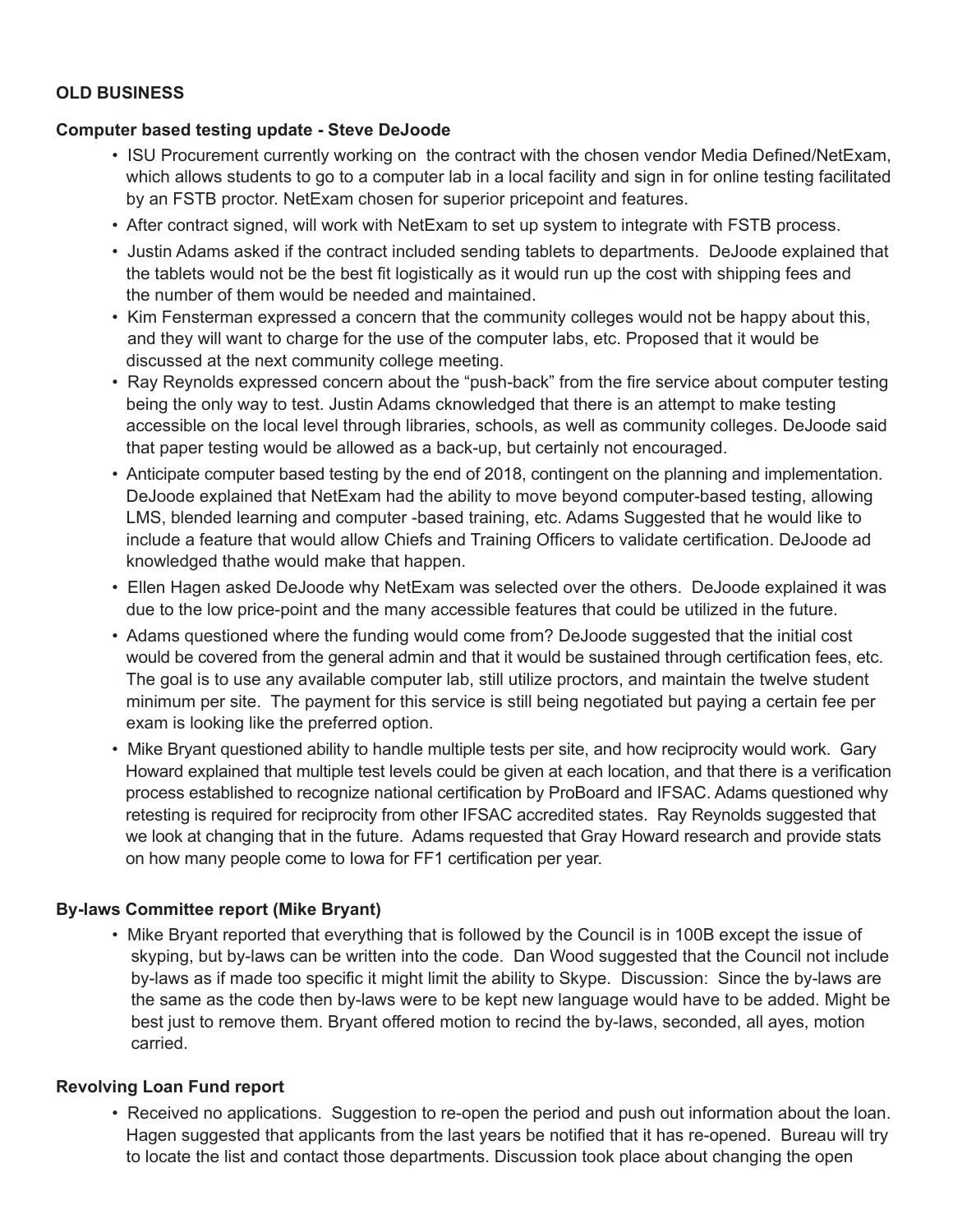period to the fall when budgets are being considered. Reynolds offered a friendly ammendment to open the period immediately and close it September 30, 2018 seconded by Bryant - all ayes, motion carried.

## **Addition of new members to council**

• Adams informed us that the addition of new members requires legislative action to change the original language. There has been an interest from the following: IaSFSI, community college partners, Fire Marshal's Assication, and HazMat. Discussion took place about how more members make make it harder to make decisions and get anything done. It was decided that current members would bring it back to their associations and it will be put on the agenda one more time.

## **Community College meeting update/agenda (Kim Fensterman)**

- Meet in August
- Meet with Gary Howard about Procedures Guides for Certification Exams
- Discuss the retirement of community college coordinators
- Discuss training schedule with Russ Grossman need to determine how many FF1, FF2, etc. will be offered
- Discuss update of Essentials 7

Kim said that she will be sure to forward the date/time/agenda of the community college meetings to the council in the future.

## **State Fire Marshal Update (Dan Wood)**

## **Hiring of FSTB Bureau Chief**

- Needed to wait for the budget to be signed to post the job
- Hiring justification and job description (PDQ) went through Dept of Admin Servies (DAS) and Department of Management (DOM) for approval
- Nine persons have expressed interest so far three from out of state. All of them look good, and have fire backgrounds.
- Requested higher starting pay which was approved but dependant on qualifications. Have to score on credentials and education.
- Will select top three and hold a "Meet & Greet" at DPS Building, followed by a discussion allowing a chance for everyone to meet the candidates. This will fulfill the requirement of 100B for the council to approve the hire of the Bureau Chief.
- Will be sure to provide everyone the chance to view the resumes of the top three.
- Will push to be sure that they all have a fire background, management experience and leadership abilities.

## **Review of Local Fire Dept. & Emergency Medical Services Grant Program Application**

- The fireworks bill set aside money for Fire Prevention and Equipment Grants
- Grant portal opened in March and closed on June 30th, 2018.
- Dan Wood requested the assistance of the council to help in the selection of the awards.
- After considerable discussion and deliberation, motion was made and seconded to fund Atlantic FD, Rake FD, DuBuque FD and the statewide Juvenile Firesetter Program (with an additional \$10,000 to juvenile firesetter program), and to establish a committee off of the SFERC to determine the criteria to award funding in the future. All ayes (Dan Wood abstained), motion carried.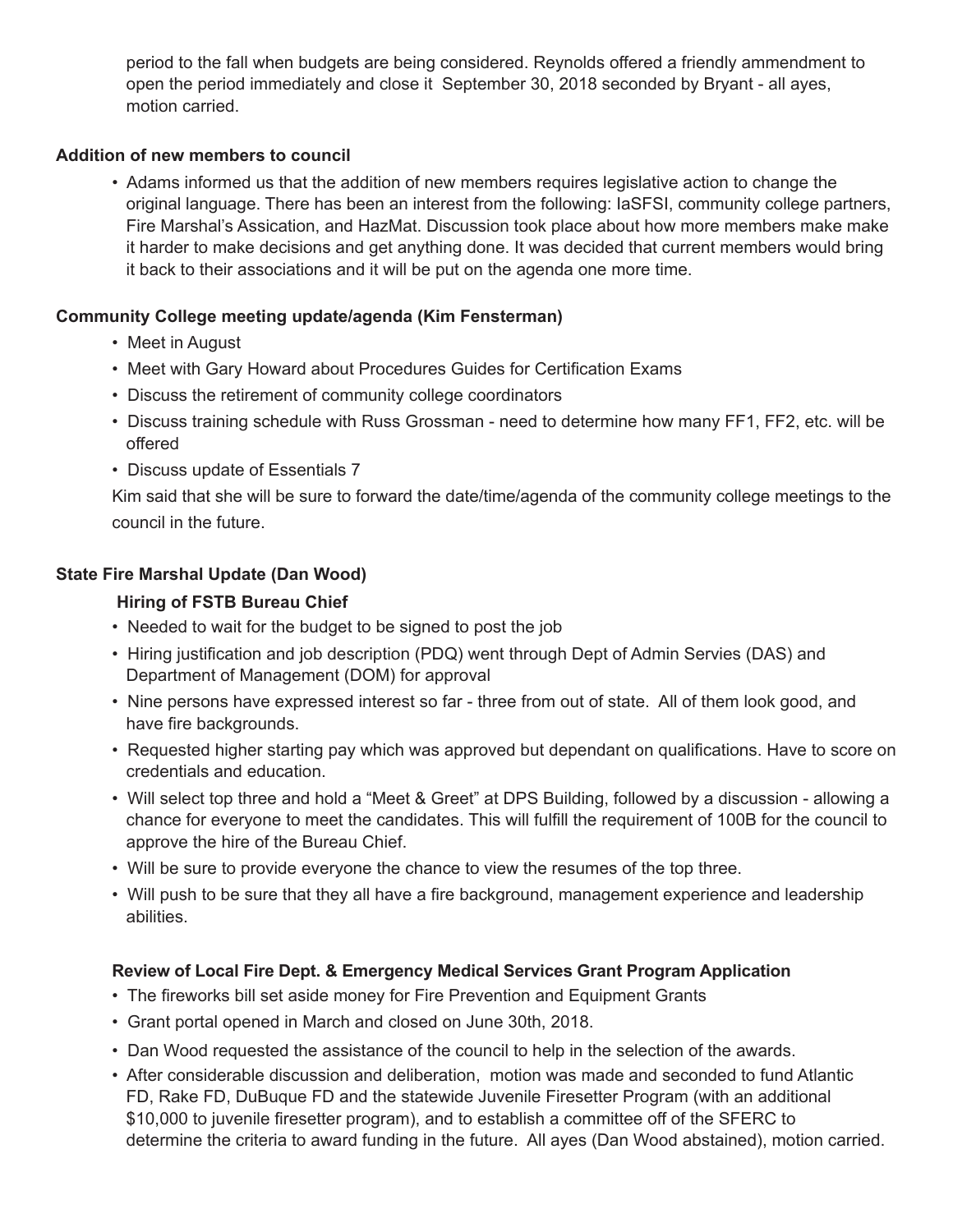#### **FSTB Update**

## **Building Status with ISU**

• Dan Wood stated that they were made aware of a location in Nevada that might have been a possible location in which to move the FSTB facilities to an ISU facility in Nevada, but that didn't work out, so the FSTB will be staying at the current ISU location.

## **FSTB Fee Schedule**

• Steve DeJoode reported that he has not yet been able to determine a future fee schedule as they are waiting for the computer-based testing contract to be finalized. Suggested that he would be able to discuss that at the next meeting.

## **Certification Update - Gary Howard**

#### **Written Testing**

- 38 written test sites have been offered since the last meeting.
- Justin Adams and Ellen Hagen posed concern about the delay in confirmation notifications. Gary Howard offered to look into specific concerns but explained the current procedure:
	- test site is published on the website for selection for at least one month, then taken down two weeks prior to the test date. That allows two weeks for verification, to send out confirmations, secure proctors and send out kits.
	- In reference to a complaint about a test kit not making it to the instructor before a site in Spencer, Gary Howard explained that he was not made aware of the problem until an hour before the test was to begin so it was too late to do anything about it at that point. He attempted to correct the problem by actually going out to administer the tests at various locations.
	- To prevent problems in the future, he has notified evaluators the he needs to be notified at least 24 hours in advance of the test if they have not received the kit. He is also now on the list to receive UPS tracking information which he checks daily.
	- FSTB is planning to host a written testing site for all levels once per month, or at least quarterly.

#### **Practical Testing**

- Certification has rolled out 12 new regional practical skills testing sites since the last meeting.
- Gary Howard has been to most of those and found logistics and accommodations to be successful.
- Pam Kenkel addressed concerns that she has heard about it not being clear what skills they are supposed to be doing, and the inconsistency n waht insturctors are asking of them. Dan Wood suggested that the practical exercises are all explained in the procedures guides, and Justin Adams suggested that ome departments doing in-house training may not be understanding what they are doing. Gary Howard stated that more than 100 personnel have gone through the evaluator hand-off, but availability of staff is limited, some of the inconsistency might be in what the facility has to offer and the availability of the staff.
- Gary Howard stated that the feedback that he has received from students about the practical skills are that they really like the AM/PM format as it prevents long wait times, and allows them to be notified of their pass/fail status as they go through the process rather than waiting to be notified in the mail.

## **Field Programs Update**

Russ Grossman stated that he would defer conversation and report about props to Steve DeJoode